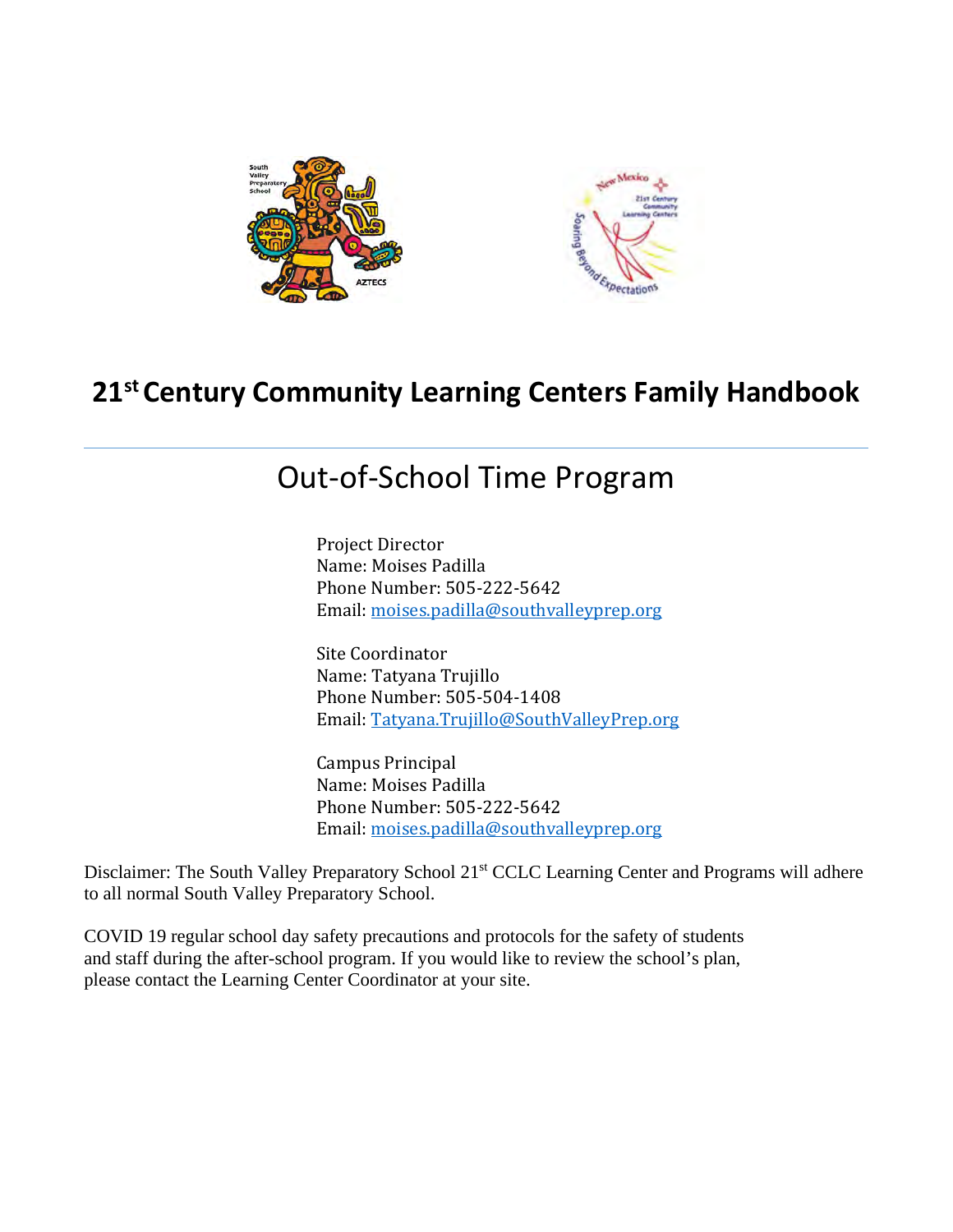## **Contents**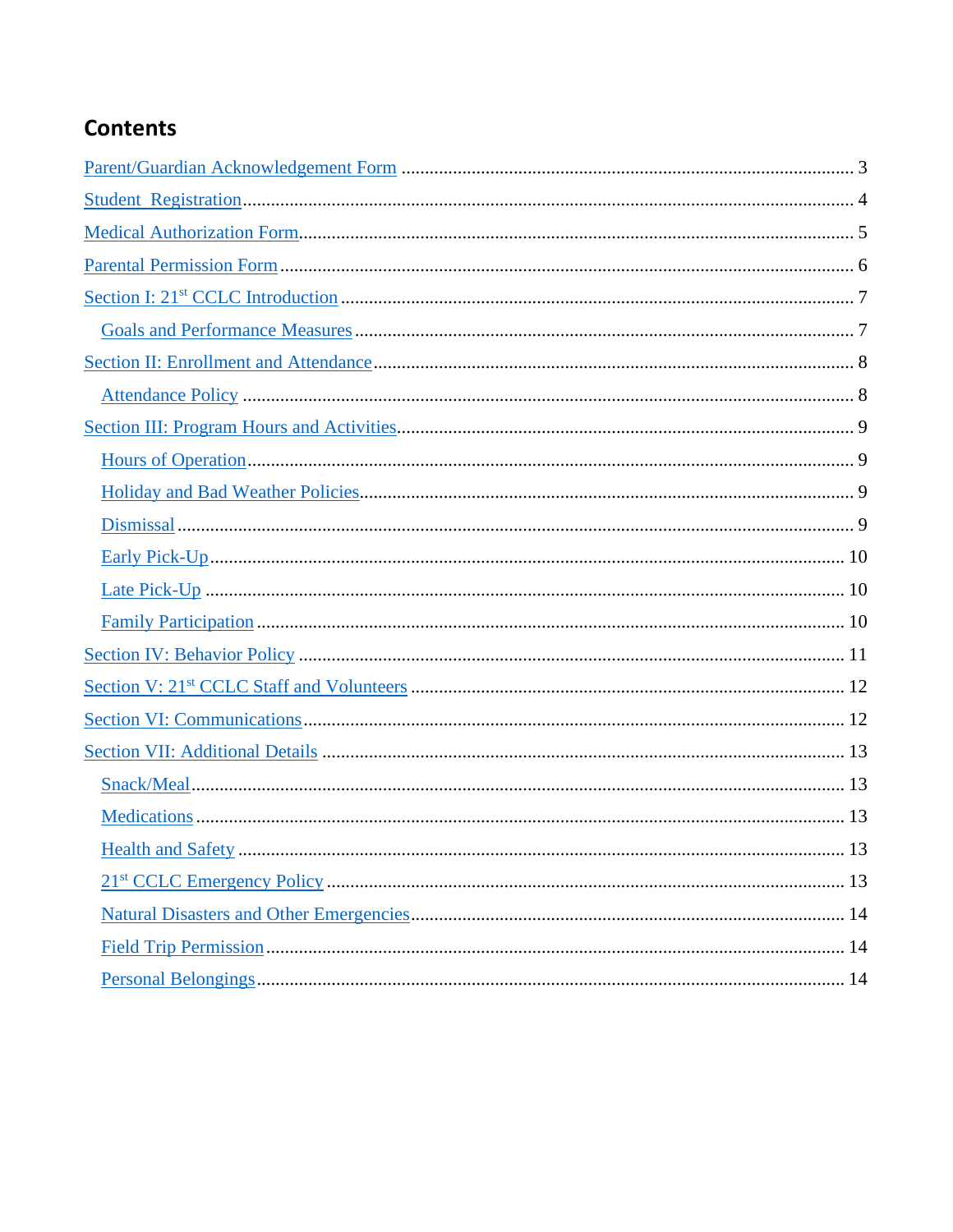## <span id="page-2-0"></span>**Parent/Guardian Acknowledgement Form**

21st Century Community Learning Centers (CCLC) is an out of school time program offered **free of charge** through a federal grant administered by the New Mexico Public Education Department. The program offers academic, leadership, and enrichment opportunities for students and families. Program is offered Monday through Friday, both mornings and evenings. All **21st CCLC students must participate on a regular basis**. If program is offered both morning and afternoon, students are not required to attend both sessions.

Family group activities will be offered on some evenings and weekends. Please attend as many activities as possible! Family participation is very important to our grant because 21st CCCL has a dual capacity framework, meaning we serve both students AND families!

Your child and family are expected to meet program guidelines and participate regularly. Instructors use positive reinforcement during the out-of-school time program to keep a positive and fun learning environment. To maintain that positive environment, we will not allow harassment or bullying. We have a "zero tolerance" policy for any weapons or controlled substances. We follow the school district's Code of Conduct Handbook practices and procedures. Expectations during the out of school time program are the same as during the traditional learning day. Our behavior/discipline policy states that if a student has a discipline issue, the parent or guardian will receive a copy of the incident report. If your child receives three of these forms, he or she may be suspended from the program for three to five days. The fourth notice may result in termination from our program. We reserve the right to suspend or terminate a student from the program immediately if a student's behavior puts staff or other students in danger. Please refer to the Code of Conduct Handbook on the Parents-Students section the school webpage https://southvalleyprep.org/ or the remainder of this family handbook for more information.

The morning program runs Monday through Friday from 7:00 – 8:00 A.M.. The afternoon program hours are 3:40 - 6:00 P.M. Monday, Tuesday and Thursday and Friday and until 1:15P.M. to 4:00 P.M. on Wednesday. Meals will be served during this time. We will not be open on non-school days. There won't be morning program on delayed schedule days or afternoon/evening services on early release days. Please read and discuss this family handbook with your child. Then, please sign this form and return it to the out of school time learning center coordinator along with the completed registration forms. You will be notified if there is a space available in your child's grade level.

| Student Name                 | School |
|------------------------------|--------|
| Parent/Guardian Name (Print) |        |
| Parent/Guardian Signature    | Date   |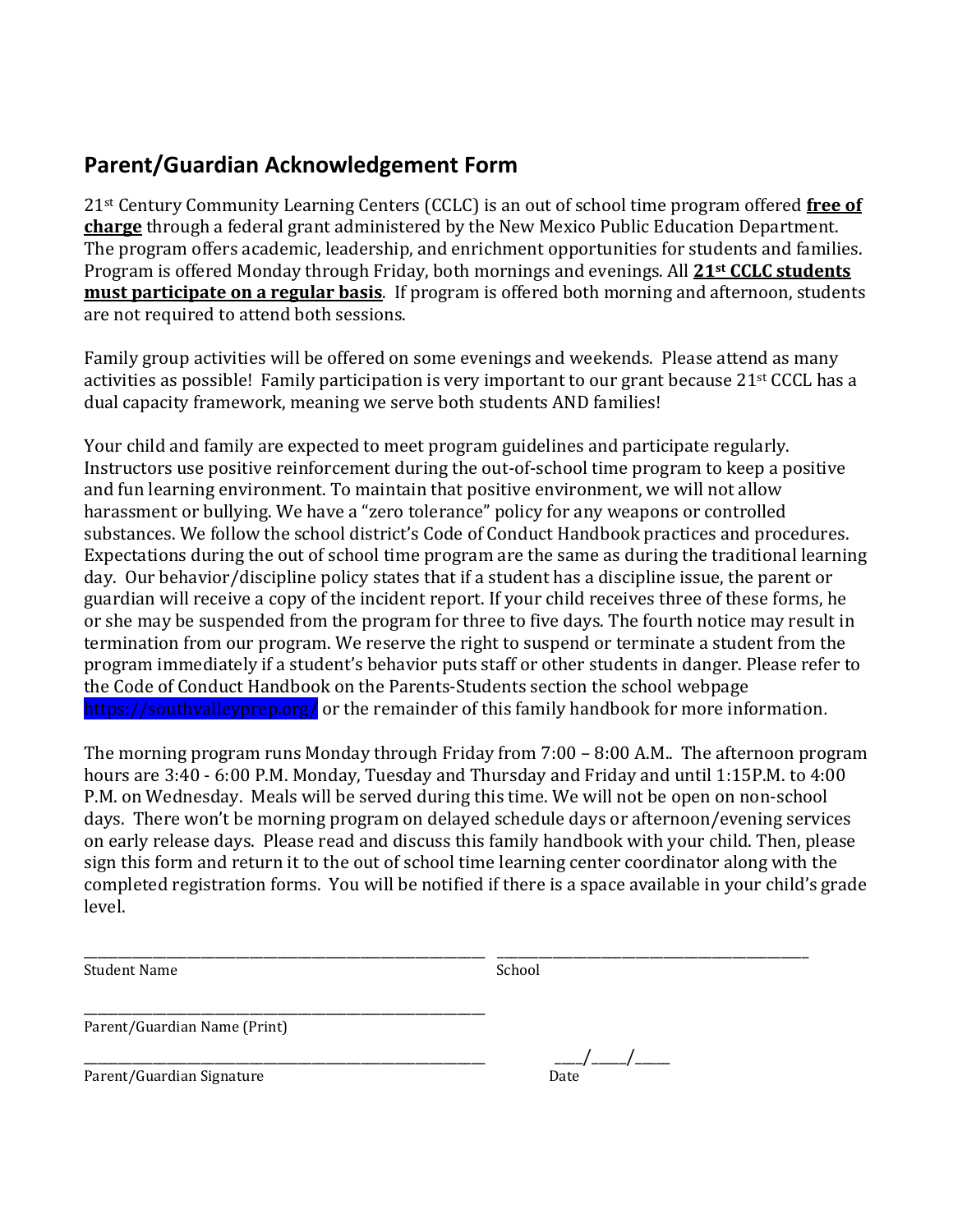<span id="page-3-0"></span>**Please return this signed form to your 21st CCLC School Coordinator with your 21st CCLC registration forms.**

### **STUDENT REGISTRATION**

### South Valley Preparatory School 21st CENTURY COMMUNITY LEARNING CENTER PROGRAM

| <b>Student information:</b>                                      | Name (First) ______________________(Middle) ___________________(Last) ______________________Preferred |                               |                                                           |  |  |
|------------------------------------------------------------------|-------------------------------------------------------------------------------------------------------|-------------------------------|-----------------------------------------------------------|--|--|
|                                                                  |                                                                                                       |                               |                                                           |  |  |
| Grade student will be in during Academic Year 2021/2022          |                                                                                                       |                               |                                                           |  |  |
| Name of School South Valley Preparatory School                   |                                                                                                       |                               |                                                           |  |  |
|                                                                  |                                                                                                       |                               |                                                           |  |  |
| Gender (select one) $\Box$ Female $\Box$ Male $\Box$ Transgender |                                                                                                       |                               |                                                           |  |  |
| <b>Mailing Address:</b>                                          |                                                                                                       |                               |                                                           |  |  |
|                                                                  |                                                                                                       |                               |                                                           |  |  |
|                                                                  |                                                                                                       |                               |                                                           |  |  |
| <b>Parent/Guardian Information:</b>                              |                                                                                                       |                               |                                                           |  |  |
|                                                                  |                                                                                                       | Parent/Guardian 1 Information | Parent/Guardian 2 Information<br>(if applicable)          |  |  |
| Name                                                             |                                                                                                       |                               |                                                           |  |  |
| Cell Phone                                                       |                                                                                                       |                               |                                                           |  |  |
| Home Phone                                                       |                                                                                                       |                               |                                                           |  |  |
| <b>Work Phone</b>                                                |                                                                                                       |                               |                                                           |  |  |
| <b>Email Address</b>                                             |                                                                                                       |                               |                                                           |  |  |
| How will your child get home from the program? (select one)      |                                                                                                       |                               |                                                           |  |  |
|                                                                  |                                                                                                       |                               | □ Walk □ Parent/Guardian Pick-Up □ Other: _______________ |  |  |
| Person(s) authorized to pick up child besides parent/guardian(s) |                                                                                                       |                               |                                                           |  |  |
| Name                                                             |                                                                                                       |                               | <b>Contact Phone Number</b>                               |  |  |
| 1.                                                               |                                                                                                       |                               |                                                           |  |  |
| 2.                                                               |                                                                                                       |                               |                                                           |  |  |
|                                                                  |                                                                                                       |                               |                                                           |  |  |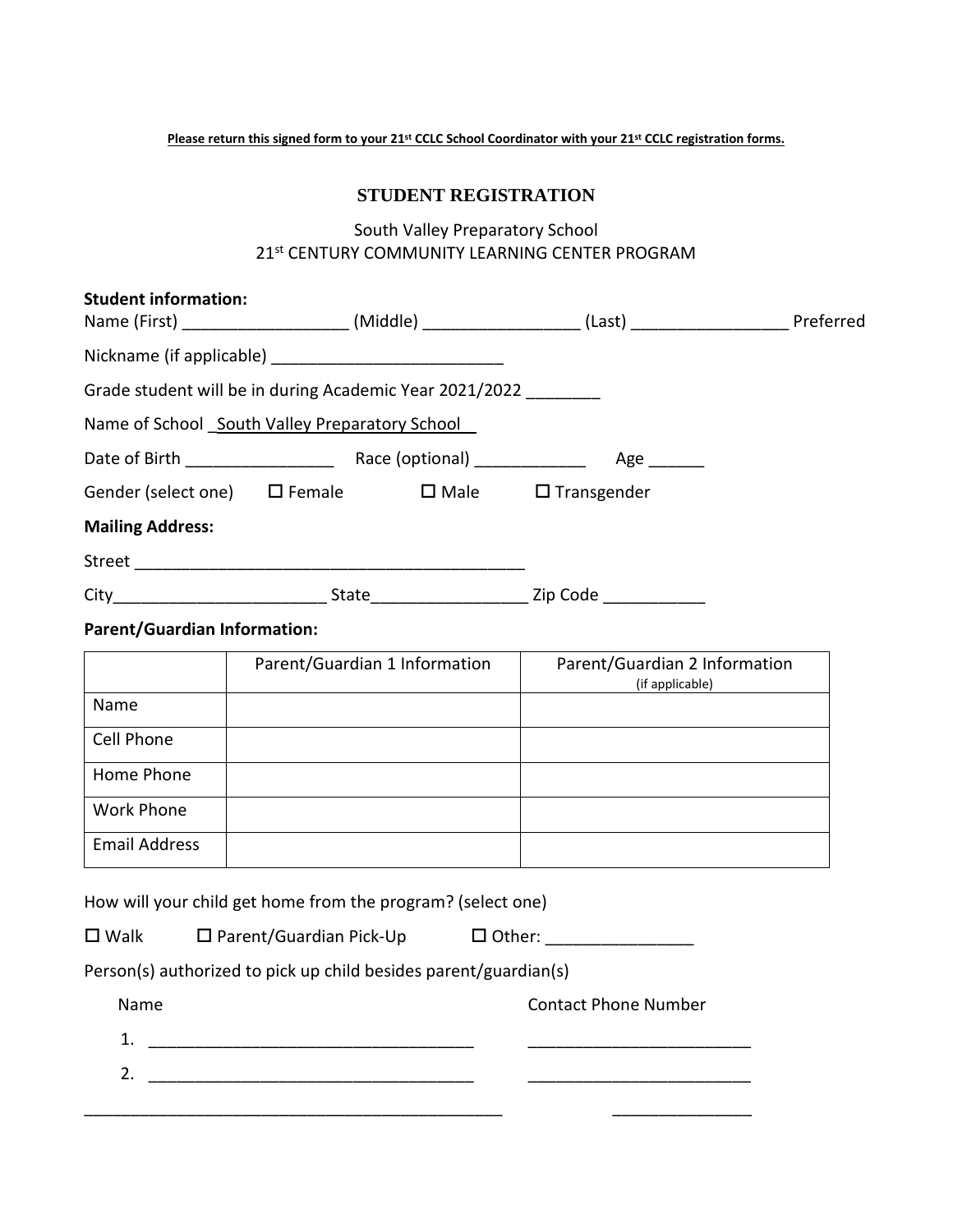<span id="page-4-0"></span>Signature of Parent or Guardian Date Date Date

#### **MEDICAL AUTHORIZATION FORM**

| Student's name (please print):                                                                                                                  |                                                                                                                                                                                                                       |
|-------------------------------------------------------------------------------------------------------------------------------------------------|-----------------------------------------------------------------------------------------------------------------------------------------------------------------------------------------------------------------------|
| Person to be contacted in case of emergency:                                                                                                    |                                                                                                                                                                                                                       |
| Alternate person to be contacted in emergency:                                                                                                  | Relationship ________________________                                                                                                                                                                                 |
|                                                                                                                                                 | Please list below any health-related condition the director of the program should know about your child.<br>(Reporting such conditions will not prevent your child from participating and will be kept confidential.) |
|                                                                                                                                                 |                                                                                                                                                                                                                       |
|                                                                                                                                                 |                                                                                                                                                                                                                       |
|                                                                                                                                                 |                                                                                                                                                                                                                       |
|                                                                                                                                                 |                                                                                                                                                                                                                       |
|                                                                                                                                                 |                                                                                                                                                                                                                       |
| List below any medication being taken now (including aspirin):<br>Circle any medications that your child will be bringing to the program.<br>4. |                                                                                                                                                                                                                       |

Are there any activities in which the child should not participate?

#### Are there any physical restrictions?

I, being a person authorized by law to give such permission, do hereby give my permission for emergency medical treatment to be given to the student listed on this form. I understand that all reasonable attempts will be made to contact me as soon as possible after the condition necessitating treatment arises, and, if unable to reach me, all reasonable attempts to contact the alternate listed above will be made. I understand that all reasonable precautions will be taken for safety at all times. I further release 21<sup>st</sup> Century Community Learning Centers and all persons associated with this organization from any liability associated with any accident, injury or disease to the person who is the subject of this form.

\_\_\_\_\_\_\_\_\_\_\_\_\_\_\_\_\_\_\_\_\_\_\_\_\_\_\_\_\_\_\_\_\_\_\_\_\_\_\_\_\_\_\_\_\_\_\_\_\_\_\_\_\_\_\_\_\_\_\_\_\_\_\_\_\_\_\_\_\_\_\_\_\_\_\_\_

\_\_\_\_\_\_\_\_\_\_\_\_\_\_\_\_\_\_\_\_\_\_\_\_\_\_\_\_\_\_\_\_\_\_\_\_\_\_\_\_\_\_\_\_\_\_\_\_\_\_\_\_\_\_\_\_\_\_\_\_\_\_\_\_\_\_\_\_\_\_\_\_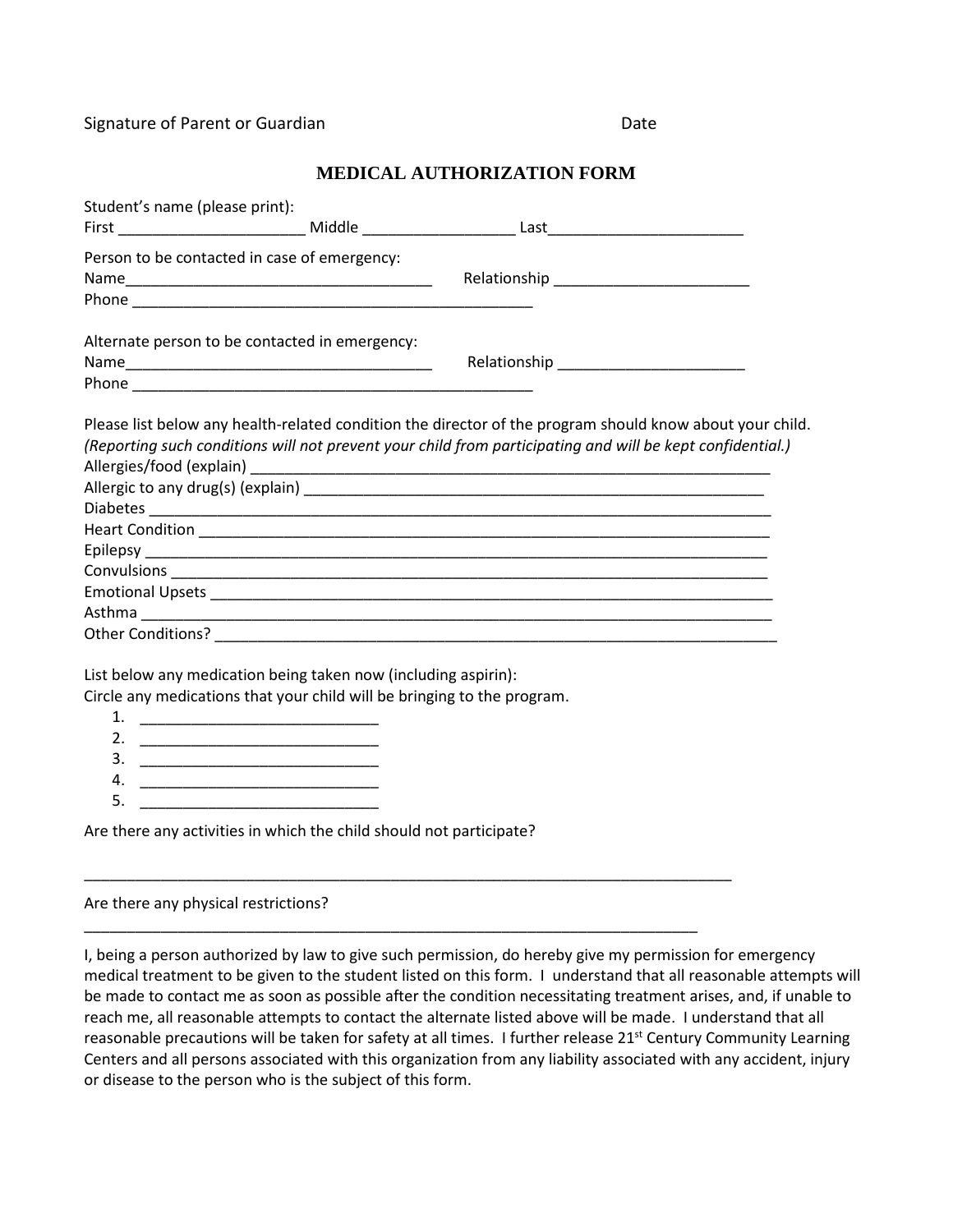<span id="page-5-0"></span>Signature of Parent/Guardian Date

## **PARENTAL PERMISSION FORM**

Student's name (please print):

| $-$<br>. |  |  |  |  |  |
|----------|--|--|--|--|--|
|----------|--|--|--|--|--|

\_\_\_\_\_\_\_\_\_\_\_\_\_\_\_\_\_\_\_\_\_\_\_\_\_\_\_\_\_\_\_\_\_\_\_\_\_\_\_\_\_\_ \_\_\_\_\_\_\_\_\_\_\_\_\_\_\_\_\_\_\_\_\_\_\_

The 21<sup>st</sup> Century Community Learning Centers (CCLC) program must provide documentation to the New Mexico Public Education Department and U.S. Department of Education concerning progress of the program. We may need to access attendance records, test scores, report cards, and/or transcripts. Additionally, we will distribute surveys to collect information in order to help improve program quality. All information will be strictly confidential. Please select one of the following choices for accessing this information for program quality enhancement purposes.

 **I give my permission for the 21st CCLC program to access my child's grade/assessment and attendance data through my child's school.**

### **I DO NOT give the 21st CCL program my permission to access my child's grade/assessment and attendance data through my child's school.**

Sometimes there may be activities during which your child uses the internet for tutoring and/or other academic activities. Students will always be monitored and supervised when they are on the internet. Please select one of the following choices:

 **I give my permission for my child to access the internet. I DO NOT give my permission for my child to access the internet.**

\_\_\_\_\_\_\_\_\_\_\_\_\_\_\_\_\_\_\_\_\_\_\_\_\_\_\_\_\_\_\_\_\_\_\_\_\_\_\_\_\_\_\_\_\_\_\_\_\_\_\_

During the program, photographs or video recordings may be made of students performing various activities. These might be used in the newspaper, a flyer/brochure, and/or our web sites for promotion of the program. Please select one of the following choices:

## **I give permission to use my child's photos/videos in the manners described above. I DO NOT give permission to use my child's photos/videos in the manners described above.**

Parent or Guardian's Name (Please print):

Parent or Guardian's Signature: \_\_\_\_\_\_\_\_\_\_\_\_\_\_\_\_\_\_\_\_\_\_\_\_\_\_\_\_\_\_\_ Date: \_\_\_\_\_\_\_\_\_\_\_\_\_\_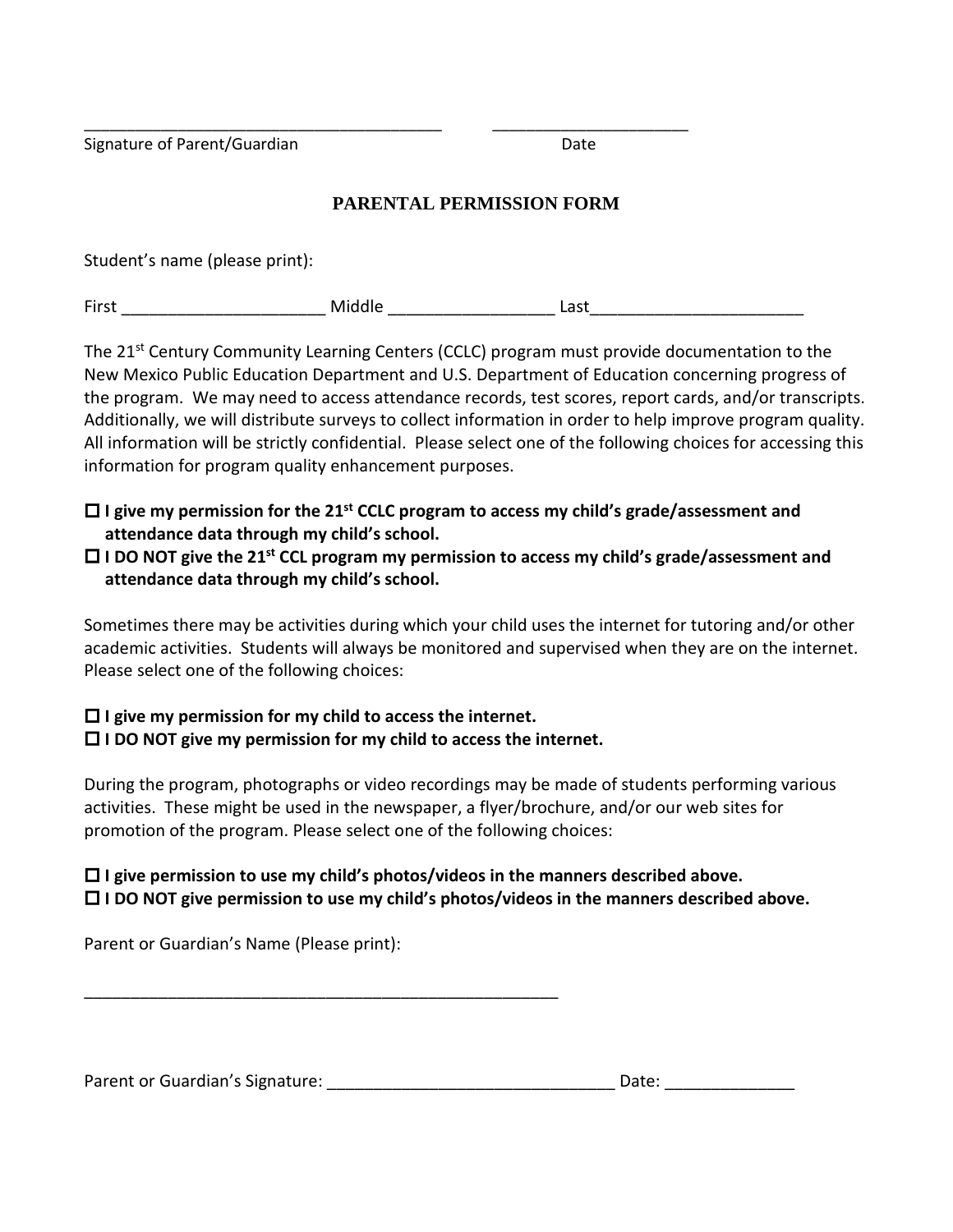## <span id="page-6-0"></span>**Section I: 21st CCLC Introduction**

**Vision:** South Valley Preparatory School 21st Century Community Learning Centers program creates happy, engaged, future-ready learners.

**Mission:** South Valley Preparatory School 21st Century Community Learning Centers program provides a high-quality out-of-school time program that engages students in exploration of academic content in interesting and innovative ways.

Program activities are designed to support student academic, social and emotional growth. The program focuses on activities that help students meet state learning standards in language arts, mathematics, science and social studies, and build critical thinking skills and positive character traits. To honor youth voice, activities are designed to be innovative, hands-on and relevant. They are built on learning goals that are shared with youth. The program strives to create strong, transparent connections to college and career exploration and readiness. It also includes sessions that promote health and wellness and support a student's success in school.

The minimum program requirement at each site is 8 hours per week for a minimum of 30 weeks. This provides an additional 240 instructional hours for students. This is approximately 34 additional school days.

### <span id="page-6-1"></span>**Goals and Performance Measures**

- 1. Maintain and improve student academic achievement in language arts and math.
	- a. Of students earning a passing grade after the first grading period, 75 percent will maintain a passing grade by the close of the academic year.
	- b. Of students earning below a passing grade after the first grading period, 50 percent will raise their grades by the close of the academic year.
- 2. Design and deliver a 21st CCLC program to meet the needs of all constituent groups.
	- a. Of all survey participants, 85 percent will agree or strongly agree that the  $21<sup>st</sup>$  CCLC program offered in their community is high quality.
- 3. Implement a program that engages students.
	- a. The program will meet 75 percent of the target enrollment goal each academic year.
	- The program will maintain an average attendance rate of 75 percent throughout the academic year for enrolled classes.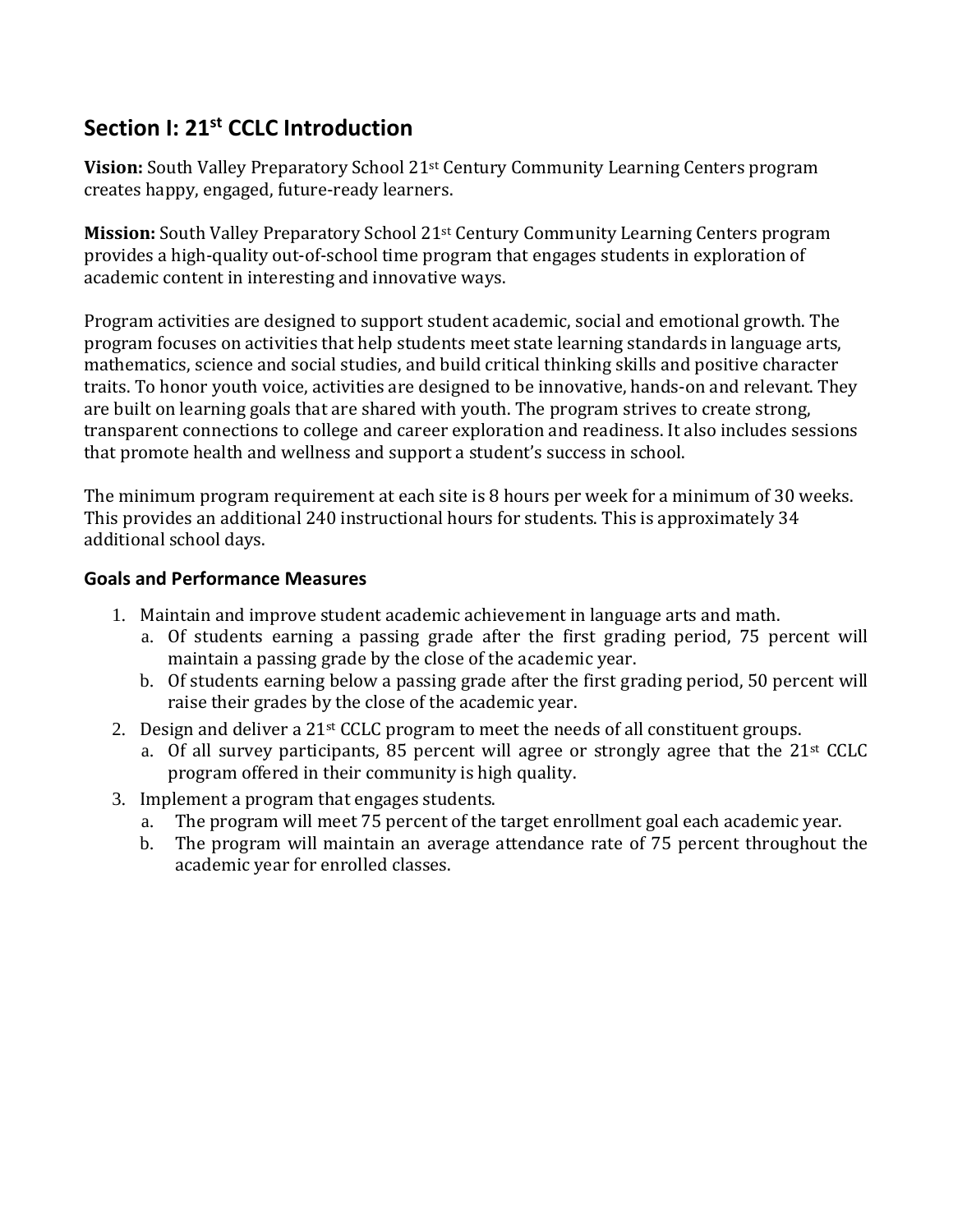## <span id="page-7-0"></span>**Section II: Enrollment and Attendance**

## <span id="page-7-1"></span>**Attendance Policy**

This learning program is provided *free of charge* to students (and their families) attending South Valley Preparatory School. Enrollment is on a first-come, first-served basis, while also reserving space for students who are identified as most in need of support. This is possible because the program is funded through a 21st CCLC grant, administered by the New Mexico Department of Education and provided through South Valley Preparatory School 21st CCLC.

After returning the Parent/Guardian Assurance and 21st CCLC Enrollment Forms, families will be notified if their child has been accepted for participation in the 21st CCLC program.

Attendance is a very important part of our program. To get the most out of the program, your child should attend daily for the full program year. **Parents are responsible for contacting the Learning Center Coordinator, Ms. Tatyana Trujillo, if their child will be absent (505.504.1408 or Tatyana.Trjillo@southvalleyprep.org).** If a child has a prior commitment, written notice containing the parent's or guardian's signature and stating the reason for the weekly/monthly absence must be provided to the site coordinator. This notice will become part of the student's 21<sup>st</sup> CCLC file. Frequent absences may result in your child's removal from the program.

#### **Excused Absences**

- Illness of student
- Serious illness or death of family member
- Head lice or nits
- Doctor or dental appointments
- Legal matters
- Religious holiday or training
- Unforeseen emergencies (e.g., natural disasters)
- Prior commitment that has been documented in student file by the parent/guardian

The site coordinator will contact the parent or guardian of any student who has more than four unexcused absences. Continued excessive absences may result in the student being removed from the program to allow space for another student on the waiting list.

### **Unexpected Absences**

Please contact the site coordinator in advance if you know your child will be absent from the 21<sup>st</sup> CCLC program. Your child's safety is our top priority. We would never want to assume a child is with their family, while the family assumes the child is attending the program. That is why communication with the site coordinator is so important. It's about your child's safety!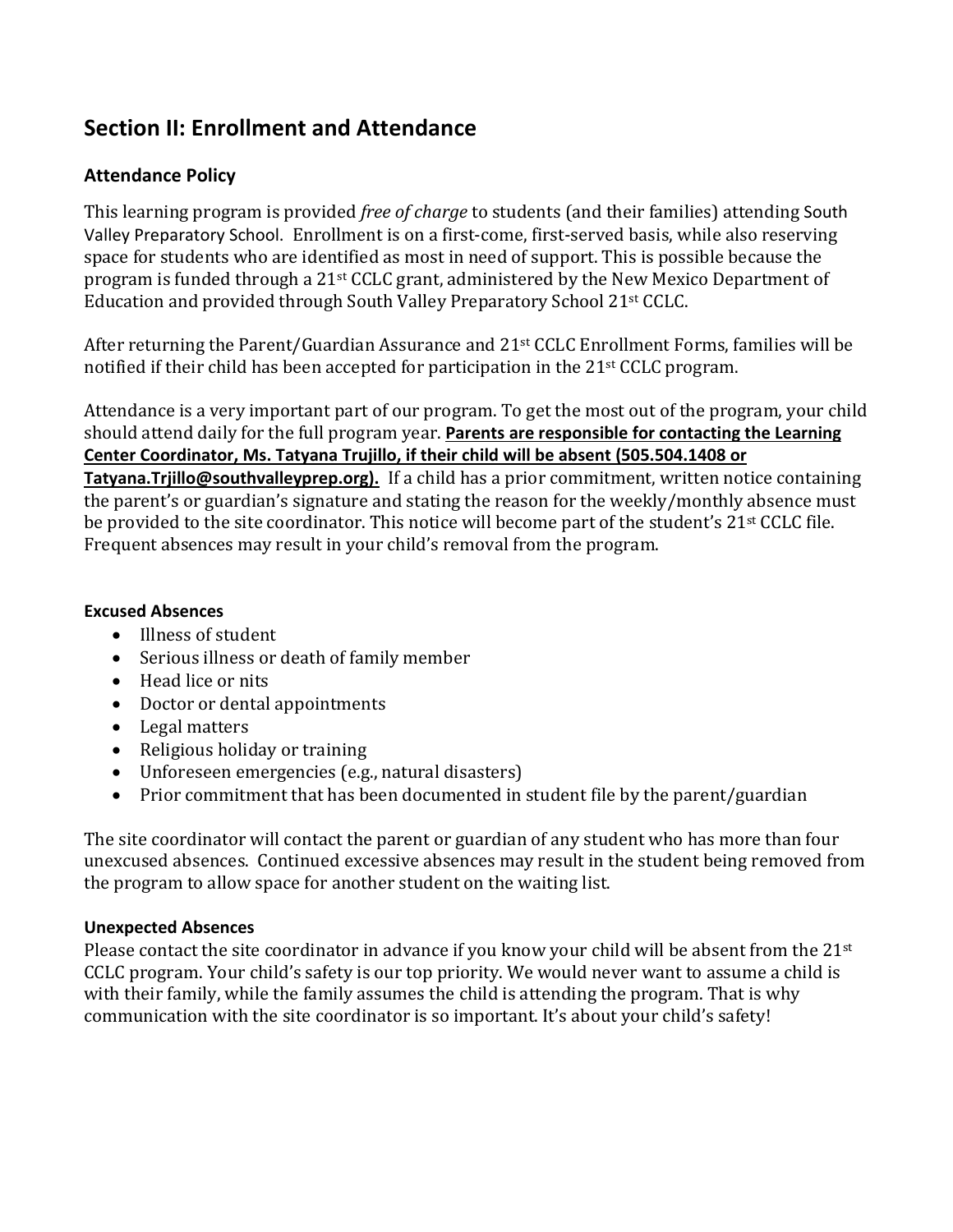## <span id="page-8-0"></span>**Section III: Program Hours and Activities**

## <span id="page-8-1"></span>**Hours of Operation**

**The 21st CCLC program begins on September 14, 2021 and ends on May 27, 2022 and May 29th through June 30, 2022, with the summer program.** 

#### **Before School**

The out of school time program operates from 7:00 A.M. – 8:00 A.M. Monday – Friday. The last day of program during the academic year will be on Thursday, May 27, 2022.

Students will be provided with gym activities, reading activities, computer lab, homework help, and tutoring during the morning hour, prior to the start of the traditional learning day. Again, students are not required to attend during the morning if they attend during the afternoon.

#### **After School**

The out of school time program operates from 3:40 P.M. – 6:00 P.M. Monday – Friday and 1:10P.M. – 4:00 P.M. on Fridays. The last day of program during the academic year will be on Thursday, May 27, 2022.

During the afternoon hours, students will participate in academic and enrichment activities. Activities will include homework help, computers, art & crafts, theatre, reading, science, math, health/nutrition, service learning and community field trips. Again, a student is not required to attend during the afternoon if they attend during the morning.

#### **Summer Program**

Summer program begins on Monday, May 29, 2021 and ends on June 30, 2022. The summer program operates from 7:00 A.M. – 4:00 P.M. Monday – Thursday.

Students will participate in academic and enrichment activities. Activities will include computers, art & crafts, theatre, reading, science, math, health/nutrition, service learning, and community field trips.

### <span id="page-8-2"></span>**Holiday and Bad Weather Policies**

During the regular academic year, the calendar for the 21st CCLC program follows the calendar of the school district. On days when there is no school, including bad weather days, the 21st CCLC program is not in session. If school is released due to bad weather, the program will not be provided. On school days when regular classes are in session but bad weather is predicted for late afternoon, the afternoon program hours may be canceled.

### <span id="page-8-3"></span>**Dismissal**

As described in Section II of this handbook, attendance is important. To get the full benefit of this program, your child should attend each day for the full program length. The procedures outlined below will be followed during program dismissal: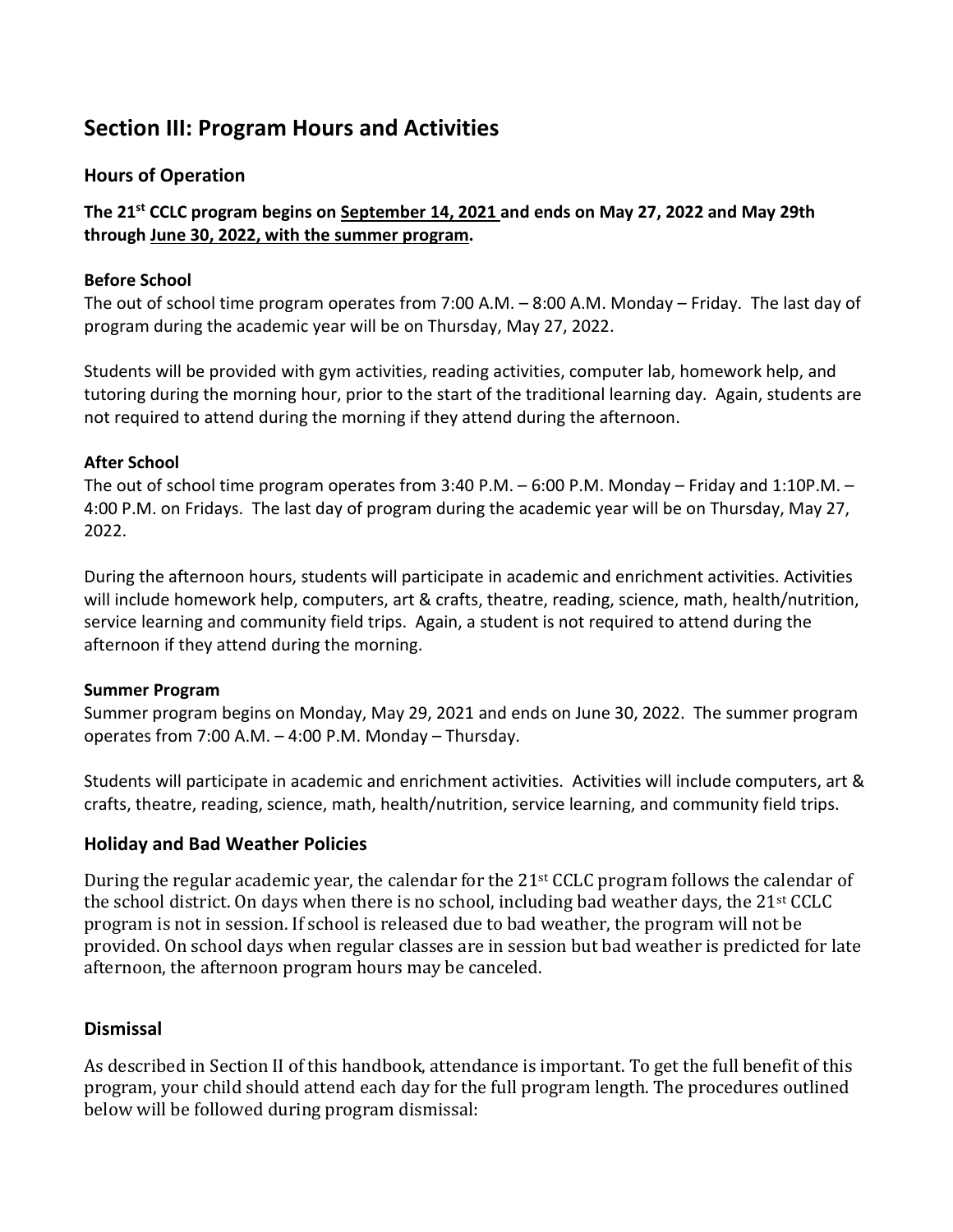- Students who have permission to walk home will meet in the front office, sign-out for the day, and then be released to walk home.
- Parents who pick up students will go to the front office, where they will meet with  $21^{st}$ CCLC staff to sign students out for the evening. If students are to be picked up by persons other than those designated at the time of registration (those listed on the student's registration form), the site coordinator must be notified prior to pick-up time, or the student will not be released.

## <span id="page-9-0"></span>**Early Pick-Up**

We discourage picking up your child early. Program staff plan activities based on the full program time available. Your son or daughter will not receive the full benefit if they do not participate in the full program day. We understand that early pick-up may be required sometimes. Please try to limit those times as much as possible.

When you arrive, please check in with the 21<sup>st</sup> CCLC staff, and be sure to sign your child out before leaving the building.

**Students may be removed from the program if they are picked up early more than six times in one semester.** Please note, this does not include prior commitments that have been documented in the student's 21st CCLC file by the parent or guardian.

If you want a person other than those listed on the registration form to pick up your student, the site coordinator must be notified prior to pick-up time.

### <span id="page-9-1"></span>**Late Pick-Up**

Students must be picked up within 10 minutes after program ends. This means by 6:10 p.m. Monday to Friday. The learning center is not staffed after these hours. **A student may be removed from the program if he or she is picked up late six times.** Local authorities may be contacted for assistance if a student is not picked up after program hours and we can't reach the parent, guardian or emergency contacts.

### <span id="page-9-2"></span>**Family Participation**

Family involvement is a very important component of your child's education; we encourage each adult family member to participate in this program as much as your schedule allows. Each trimester, we plan to offer one activity in the evenings per semester for both the parents and their children, or just for parents. Activities may include, but are not limited to, the following types of workshops: GED, English as a second language, parenting, how to help with homework/studying and community/family events.

The community/family events are designed to be fun for the whole family, so we hope you will attend! Please let the site coordinator know if there are workshops that would be of interest or benefit to you.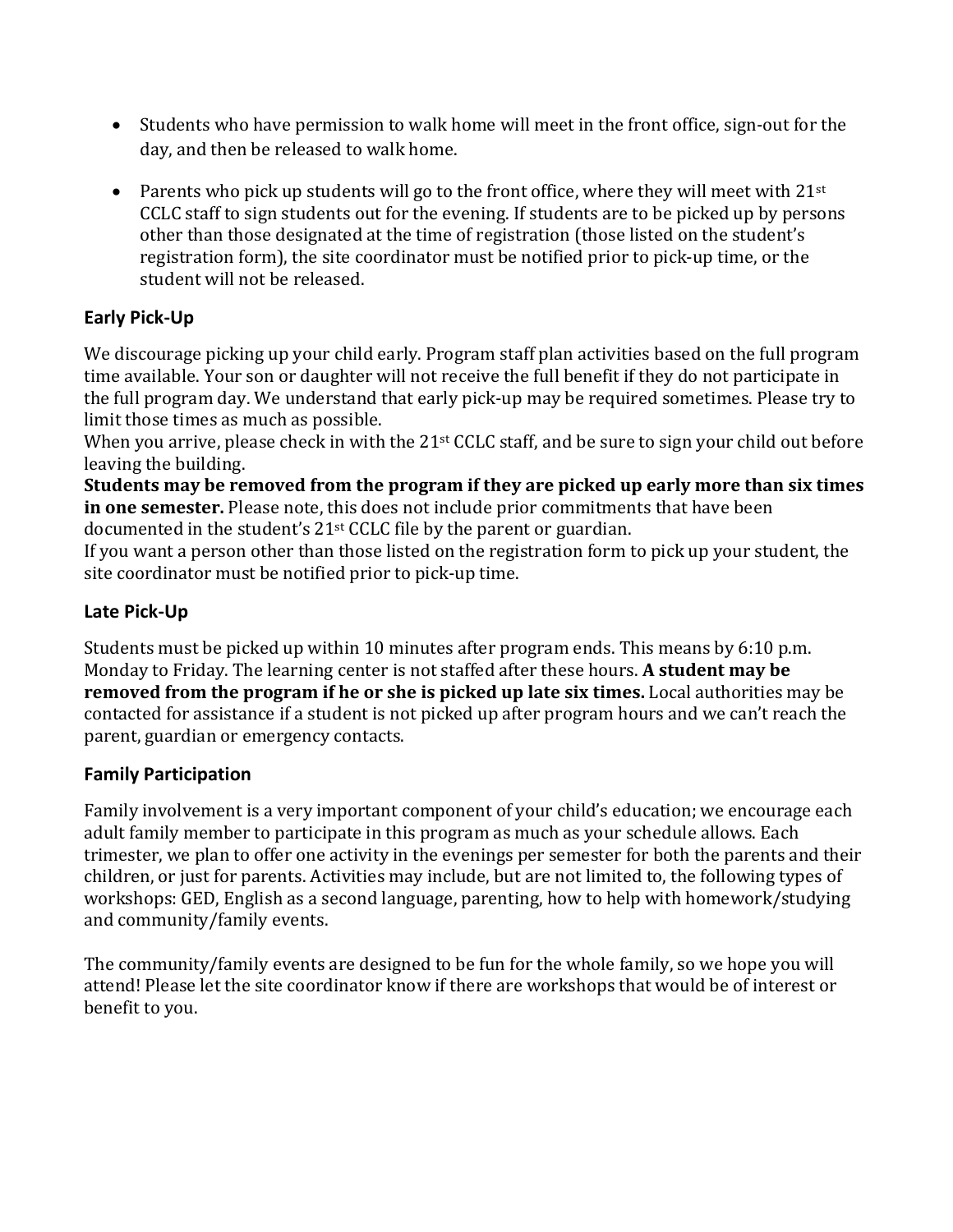## <span id="page-10-0"></span>**Section IV: Behavior Policy**

The behavior policy at our site was established to help students develop self-discipline so they may function independently in a socially acceptable manner. Self-control and social skills are developed over time by participating in activities and interacting with others. The main reasons for establishing behavior expectations are these:

- to prevent possible harm to self or others;
- to prevent infringing on the rights of others; and
- to prevent damage to equipment and property.

To provide a safe and secure environment for everyone, the following expectations will be in effect at all times:

- Follow the rules of the school handbook.
- Follow the directions of staff the first time they are given.
- Show respect and treat others with kindness.
- Ask permission to leave an area.

Students will be taught to be responsible for their own actions; they make the choice to follow the rules and enjoy the rewards or to ignore the rules and accept the consequences. Appropriate behavior will be encouraged by verbal praise, rewards and positive communications with parents. Whenever possible, natural and logical consequences will be provided for inappropriate behavior.

If a student has a discipline issue, the parent or guardian will receive an incident report. Parents will be informed of their child's behavior and may be asked to participate in a discussion to resolve special situations. If your child receives three of these forms, he or she will be suspended from the 21st CCLC program for three to five days. The fourth write-up will result in termination from the 21st CCLC program for this school year. We reserve the right to suspend or terminate a student from the 21st CCLC program immediately if a student's behavior warrants it. Please refer to the Code of Conduct Handbook on the Parents-Students section the school district webpage https://southvalleyprep.org/.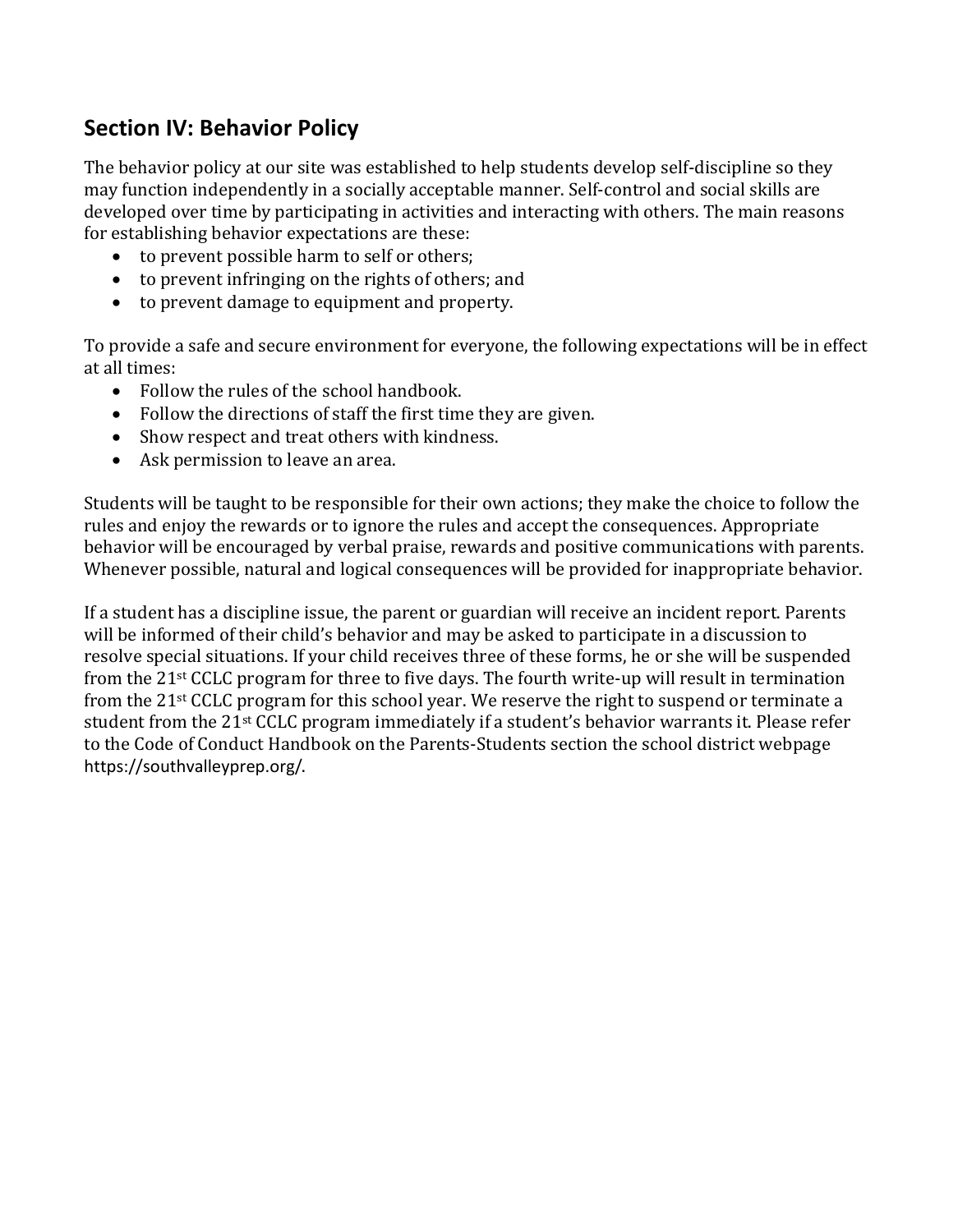## <span id="page-11-0"></span>**Section V: 21st CCLC Staff and Volunteers**

The South Valley Preparatory School 21st CCLC Out-of-School-Time Program has a teaching team that consists of approximately 10 teachers and paraprofessionals from the school day and parttime staff hired specifically for the Out-of-School-Time Program.

Each activity adheres to a 1 to 15 staff-to-student ratio, which provides several benefits:

- more one-on-one attention from the staff;
- students get to know each other better; and
- staff can tailor instruction to students' individual needs.

We also recruit volunteers to assist students in a variety of ways: small-group tutoring for academic skill practice, apprenticeship or technical skill instruction, and enrichment projects. Other volunteers work behind the scenes on administrative tasks.

We welcome all family members who would like to volunteer with the 21<sup>st</sup> CCLC program! If you or someone you know would like to donate a few hours in the classroom or behind the scenes, please contact Tatyana Trujillo at 505.504.1408 Site Coordinator, at [Tatyana.trujillo@southvalleyprep.org.](mailto:Tatyana.trujillo@southvalleyprep.org)

All 21st CCLC team members, paid instructors and volunteers, are required to pass a fingerprint/background check. Your child's safety is a priority, so this policy is strictly enforced.

## <span id="page-11-1"></span>**Section VI: Communications**

It is important to keep the lines of communication open between the 21st CCLC staff and families of enrolled students. Listed below are ways we plan to keep families updated, and a way for families to contact program staff.

**Homework:** Staff will assist your child with assigned homework. However, based on the daily program schedule, there may be times when not all homework is completed. (This is a learning engagement program, not just a homework program!) Staff will let you know the status of your child's homework by using an agenda.

**Program activities:** A newsletter will be sent home once a month. A monthly program schedule will be included in each newsletter.

**Questions, concerns, suggestions:** Please contact the Site Coordinator, Tatyana Trujillo at 505.504.1408 Site Coordinator, at [Tatyana.trujillo@southvalleyprep.org.](mailto:Tatyana.trujillo@southvalleyprep.org)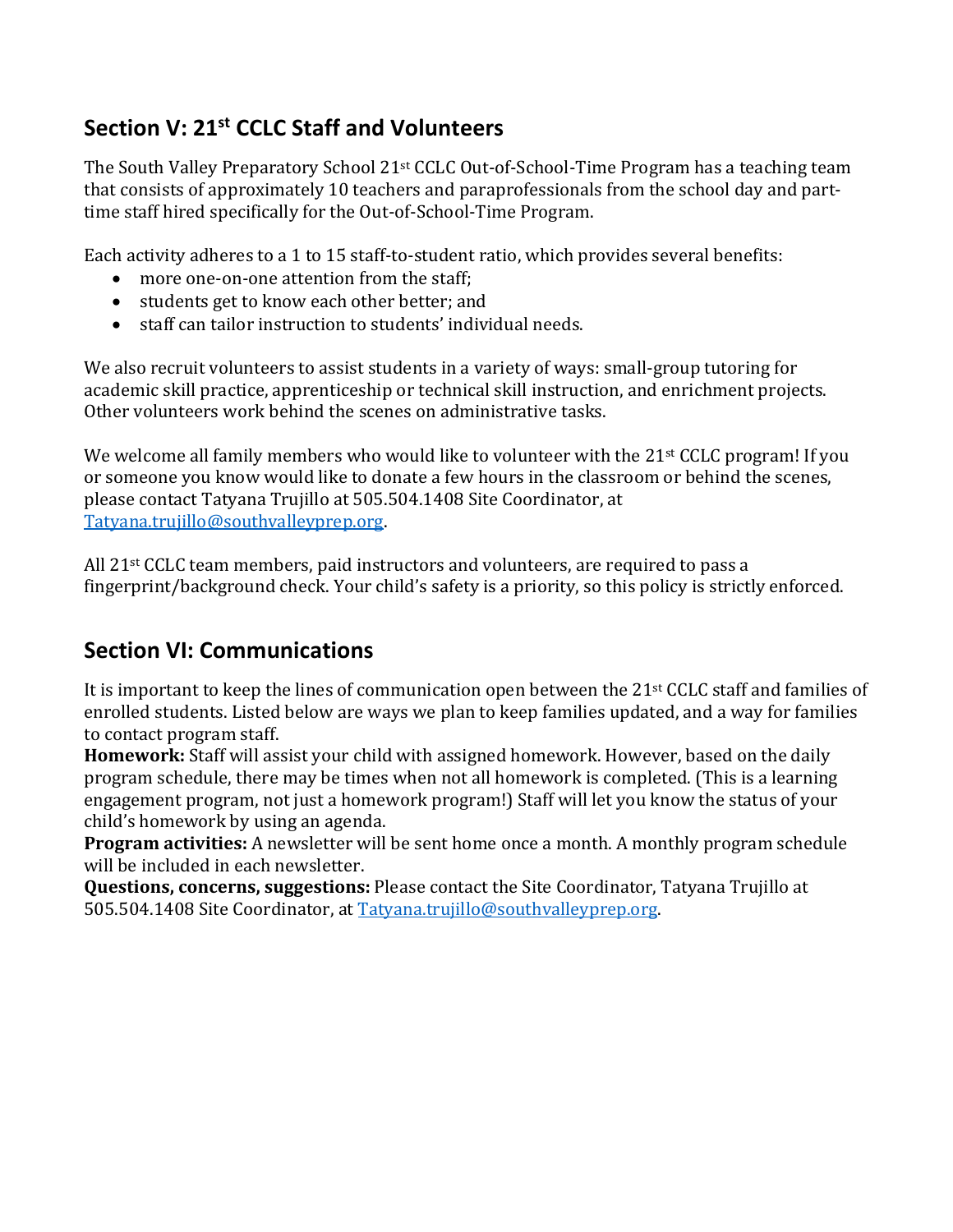## <span id="page-12-0"></span>**Section VII: Additional Details**

## <span id="page-12-1"></span>**Snack/Meal**

A nutritious snack/meal or dinner will be provided daily at no charge through the Food and Nutrition Services Department. No food or beverages may be brought from home. Candy, gum and soda are not allowed. The site coordinator must be notified of any special dietary concerns.

## <span id="page-12-2"></span>**Medications**

The 21st CCLC program staff are not responsible for giving medications to students. Arrangements must be made to have medications administered before students arrive at the program. Exceptions to this rule include EpiPens for allergic emergencies or inhalers for asthma treatment. Students should have these supplies with them. The 21<sup>st</sup> CCLC program does not have a supply of EpiPens or inhalers.

## <span id="page-12-3"></span>**Health and Safety**

Our staff provides a safe and healthy environment for all youth. Please list your child's medical conditions on the registration paperwork. If your child has a known medical or health condition (such as asthma, diabetes, ADD, autism, seizure disorder), be sure the site coordinator knows what to do if a problem should occur during program hours. Please notify us of your child's physical or health condition so we can do our best to serve your family. If a child becomes ill while in the out-of-school time program, the parent, guardian or approved adult will be notified. Depending on the nature of the illness, the adult may be asked to pick up the student. If a child has any of the following symptoms or behaviors, the parent or guardian will be notified to pick up the child immediately:

- Any communicable disease
- Chills and/or fever over 100 degrees Fahrenheit
- Nausea, vomiting or diarrhea
- Undiagnosed rash
- Cough
- Head lice
- Ringworm
- Pink eye
- Accident requiring medical attention

## <span id="page-12-4"></span>**21st CCLC Emergency Policy**

Designated program staff members are trained in First Aid and cardiopulmonary resuscitation **(**CPR).Our 21st CCLC program follows established procedures in administering emergency procedures. In case of an accident or illness, we will call the parent or guardian of a child. Please be sure we have your correct phone numbers and address on file. In serious emergencies, you will be contacted and 911 may be called. Directions from the Emergency Medical Technician (EMT) will be followed until you have arrived. If the EMT determines the need to transport the student and you have not yet arrived, the student will be transported to the hospital and accompanied by a staff member. Once you arrive on campus, you will be updated on the transportation of the